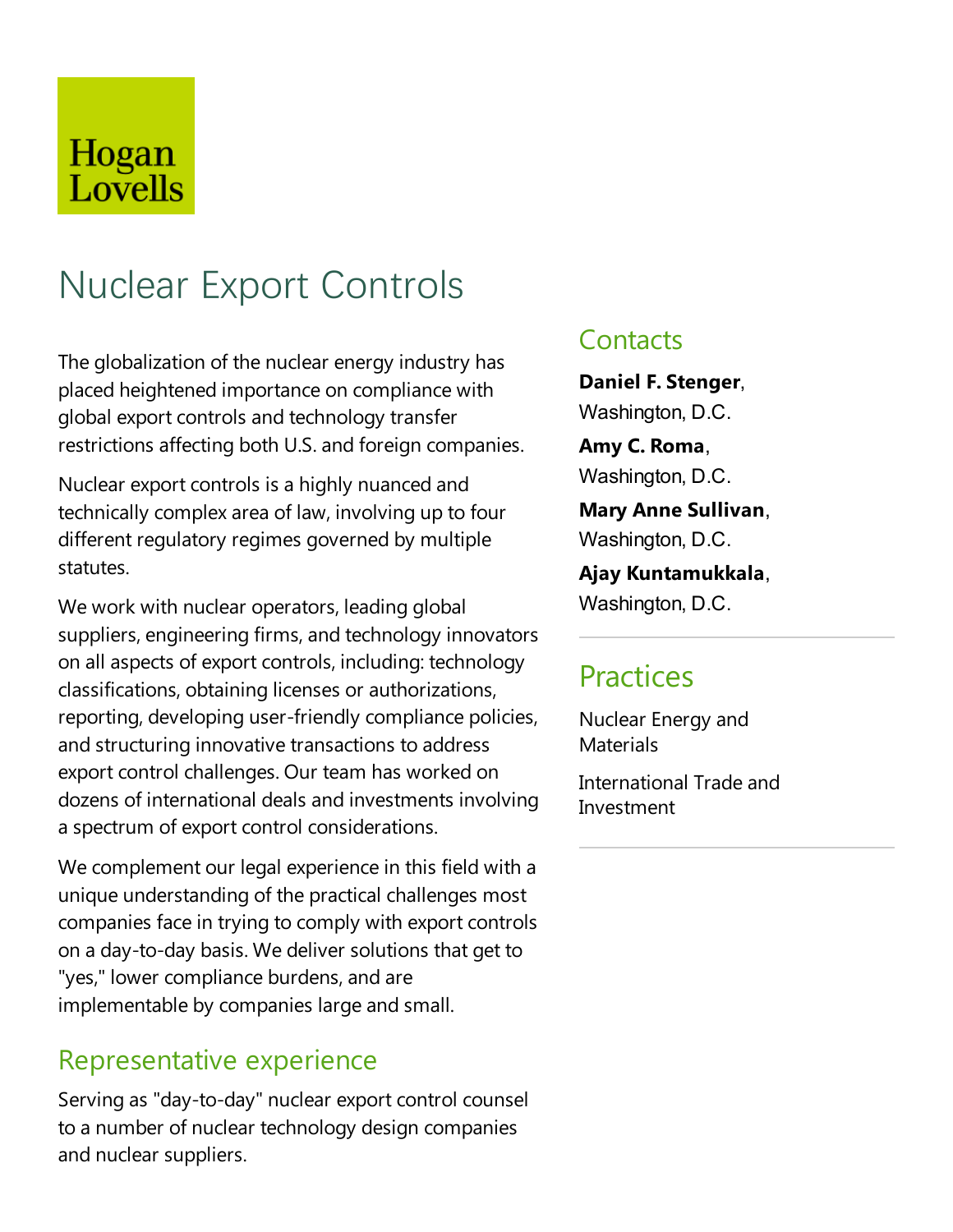Routinely advising nuclear suppliers and consultants on DOE, NRC, and Department of Commerce nuclear export control laws, including, obtaining licenses and authorizations, and meeting reporting obligations.

Frequently engaging in joint regulatory-technical analyses to classify new technologies within the U.S. export control framework.

Routinely preparing Part 810 specific authorization requests and reports of engagement in Part 810covered activities.

Drafted nuclear export control frameworks and compliance documents for a number of nuclear engineering, consulting, and supply companies.

Counseled U.S.component manufacturers on NRC export controls related to sales of nuclear power components to China.

Working closely with the NRC, advised a client on how to move forward with development and global distribution of new medicines that use controlled nuclear substances.

Assisted a U.S. nuclear supplier with an analysis of foreign markets for export controls and of Foreign Ownership, Control and Influence(FOCI) issues related to foreign investment in the company.

Assisted nuclear vendors with export control issues with new nuclear builds in the U.S., including day-today compliance, classification analysis of technology, and general authorization notifications.

Assisted commercial nuclear companies with obtaining specific authorizations from DOE to transfer technology and provide services to partners in China, India, Europe, and the UAE.

Routinely advise U.S. clients, including reactor operators, suppliers, and vendors, on Part 810 compliance for foreign nationals in the United States.

Developed export compliance screening and related immigration/deemed export procedures.